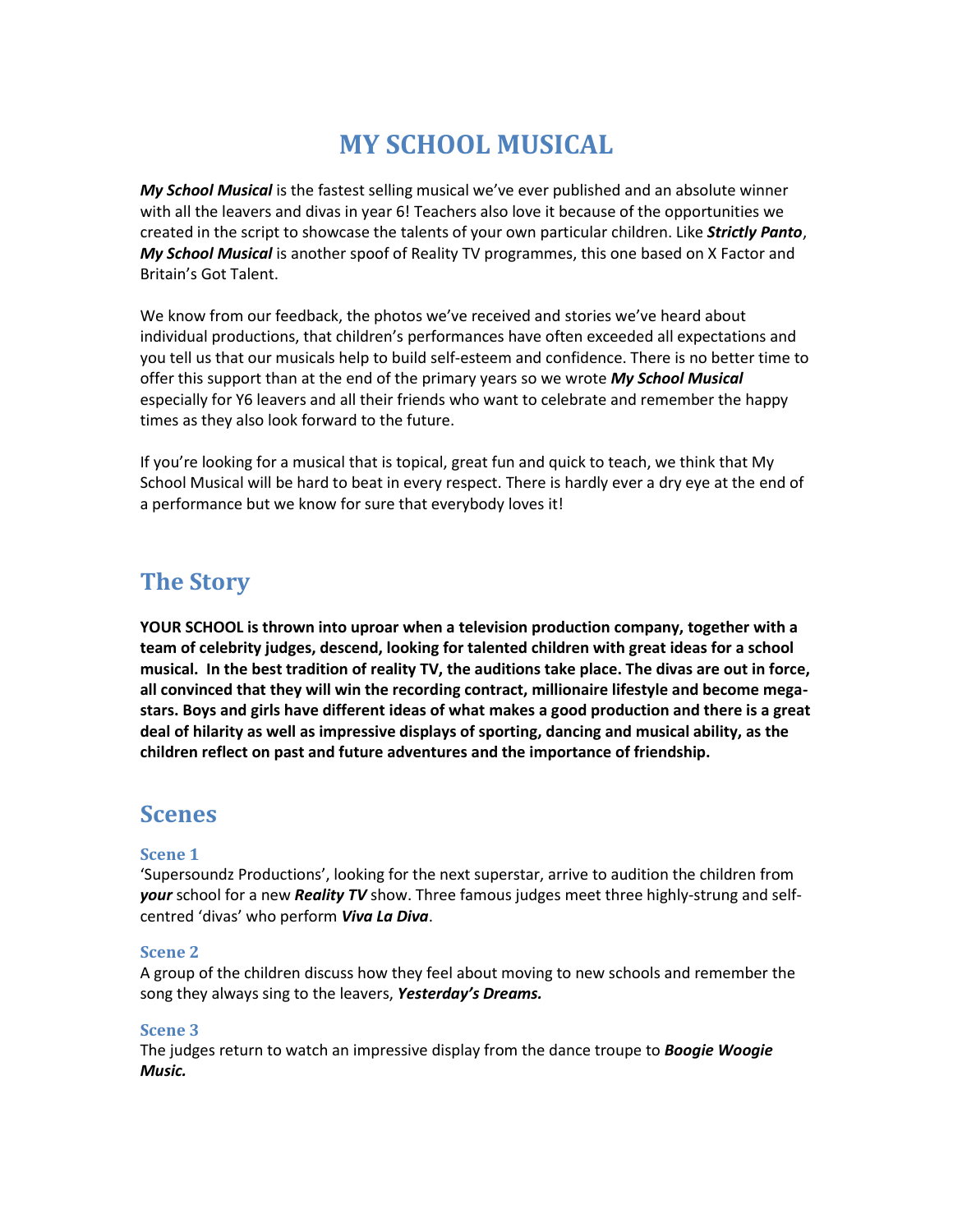#### **Scene 4**

A group of high-spirited boys, not impressed with the dancing, have their own idea of what constitutes entertainment. They demonstrate a spoof 'Ghost Watch' programme – with audience participation and much hilarity – as they remember last *Halloween*

#### **Scene 5**

A gymnastic display OR an opportunity to present *your* specially talented children. The scene ends with a song of congratulations and support, *We Knew That You Would Do It All The Time* and the judges decide to give the divas another chance.

#### **Scene 6**

The 'divas' learn about teamwork and cooperation and hope to become *Forever Friends*

#### **Scene 7**

The judges make their decision but who will get the golden ticket to 'Boot Camp'? The final song, *If I Believe*, celebrates the fact that anything is possible with enough self-belief.

## **Cast**

**N.B. There is enough script to be shared between 30 - 60 children and more roles for singers, dancers, gymnasts and your own talent groups.**

| <b>Damon Scowl</b>    | a well known egomaniac                |
|-----------------------|---------------------------------------|
| <b>DJ</b> Bling       | fresh from the clubs of Ibiza         |
| <b>Tracy Dynamite</b> | from the famous girl band 'Not Aloud' |

Class leaders - sound and responsible -script and roles could be shared between  $15 +$ **Chloe** (29 lines) **Tom** (30 lines) **Jess** (31 lines)

Rough and boisterous class members - roles also have plenty of dialogue to sub-divide

**Dan** (18 lines) **Josh** (17 lines) **Jack** (17 lines) up to 10 parts.

**Alice Isabella** …… divas all three **Lucy**

**Caretaker**

**A group of gymnasts** or your own talented substitutes **A dance troupe** led by **Lauren, Emily, Hannah and Sophie. The film crew** camera and sound operators recording the action obtrusively.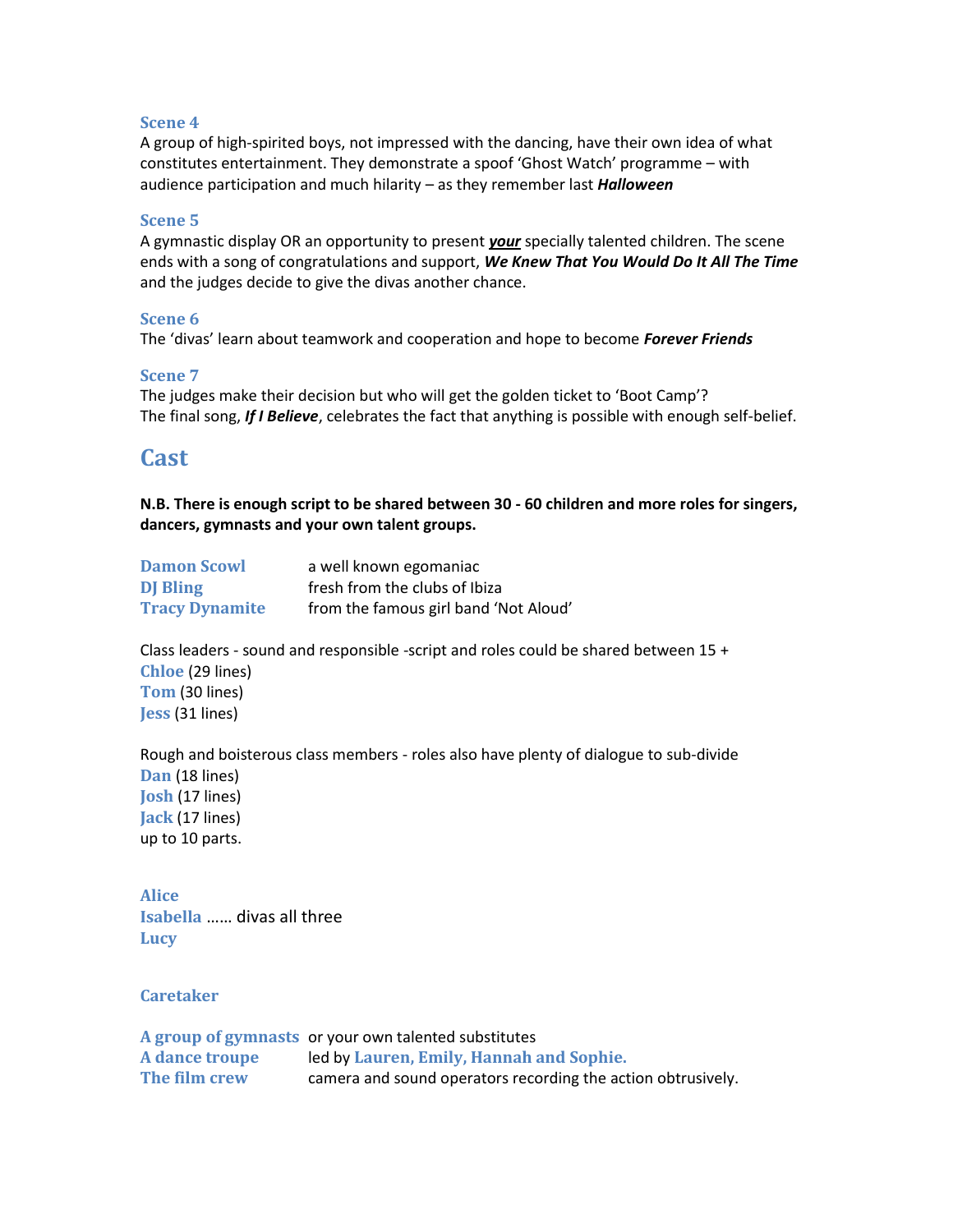# **The Music**

#### **Backing Tracks**

We know that children respond brilliantly to our backing tracks. We feel that the broadcast quality of the recording helps you to present a very professional production and motivates the children to perform at the highest level. You can listen to all our music and songs on our website and also on **SoundCloud** and **Facebook.** 

#### **Piano/Vocal score**

Some songs have a full piano accompaniment with vocal line and chords. Other songs are difficult to replicate because the backing tracks contain ethnic drumming or special effects: these songs have lead sheet scores (vocal line + chords only). If you would like to see more pages from the score than are available on our website please contact: [info@firesticksandsong.com](mailto:info@firesticksandsong.com) or telephone +44 (0) 1803 813977

#### **Vocal guide tracks**

The vocal tracks help children to 'pick up' the songs, however difficult, after listening only a few times. For these reasons, we use professional singers to demonstrate dramatic character, good singing technique and diction, which should make teaching the songs even easier. Instructions for soloists and groupings are also in the text of the script. As CDs may not be copied, many groups choose to purchase the vocal tracks on CD for the cast and choir. Alternatively, a licence to copy can be purchased.

#### **The Songs**

You can listen to samples of all songs on our website – (audio gallery, button icon and again at the bottom of the page for each musical) - as well as on Facebook and SoundCloud.

#### **From a Choirmaster**

**"I have a Choir of 110 children. They all love singing your amazing songs. Self esteem and confidence shine through when they perform on stage to their parents. They are always so proud of what they do. So am I! The quality songs and thought provoking scripts captivate the children and they perform with such enthusiasm – it's quite emotional at times!"** 

**Reality TV –** with drumming and Indian dancing if required **Viva La Diva** - revue style audition song **Yesterday's Dreams** – reflective ballad – tear jerker – mums will cry **Halloween** – spooky, requires girly screams **We Knew That You Would Do It** - congratulate someone who persevered **Forever Friends** – maybe 'cheesy' for some but the record shows it's our 'greatest hit'! **If I Believe** - set to become another classic and sung at final assemblies

**Boogie Woogie Music** – instrumental for dance troupe if required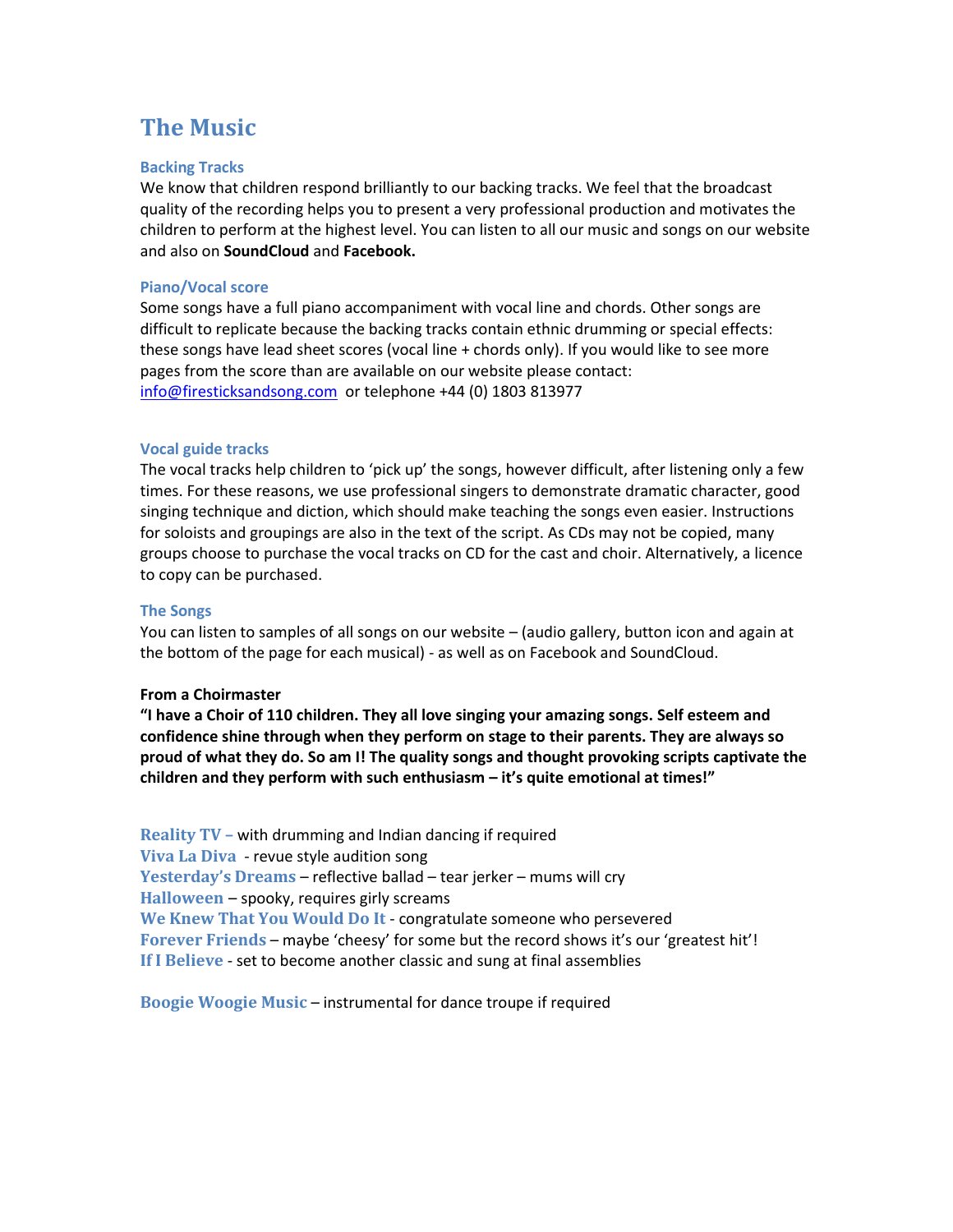# **Script Samples**

| Chloe:    | Hey you lot. Listen to this. We've just heard that we are about to get a<br>visit from Supersoundz - the TV production company.                                              |
|-----------|------------------------------------------------------------------------------------------------------------------------------------------------------------------------------|
| Dan:      | Who? Supersoundz?                                                                                                                                                            |
| Alice:    | Aren't they the lot who produced 'Musicals R Us'?                                                                                                                            |
| Josh:     | Yeah! And 'How do you strictly solve a problem like Joseph on Ice?'<br>or something like that.                                                                               |
| Isabella: | What do they want then? Why are they coming here?                                                                                                                            |
| Tom:      | They are looking for schools with an excellent past record of good ideas<br>and brilliant talent. The pupils will become the stars of some sort of<br>new 'reality TV' show. |
| Chloe:    | They want to make a musical in a school and about a school like ours?<br>We're bound to win.                                                                                 |
| Lucy:     | We're all going to be STARS!!.                                                                                                                                               |
| Tom:      | What a performance!                                                                                                                                                          |
| Jack:     | That's us OK! Performance is what we're really good at.                                                                                                                      |
| Lucy:     | I just love the chance to show off in front of people.                                                                                                                       |
| Dan:      | Don't we just know it!                                                                                                                                                       |
| Jess:     | Anyway – as well as the TV crew, we've got some internationally famous<br>judges coming in to see what we can come up with. It's a real<br>opportunity for us all.           |
| Alice:    | Judges  what, to see us?                                                                                                                                                     |
| Isabella: | Who's coming then?                                                                                                                                                           |
| Chloe:    | Well the TV company usually use <i>[in awe and astonishment]</i><br>Damon Scowl.                                                                                             |
| Tom:      | That's right  the man himself  can you believe it?                                                                                                                           |
| Jess:     | And there'll be that DJ guy who appears with him  DJ Blingand that<br>fabulous singer from the girl band 'Not Aloud'  Tracy Dynamite.                                        |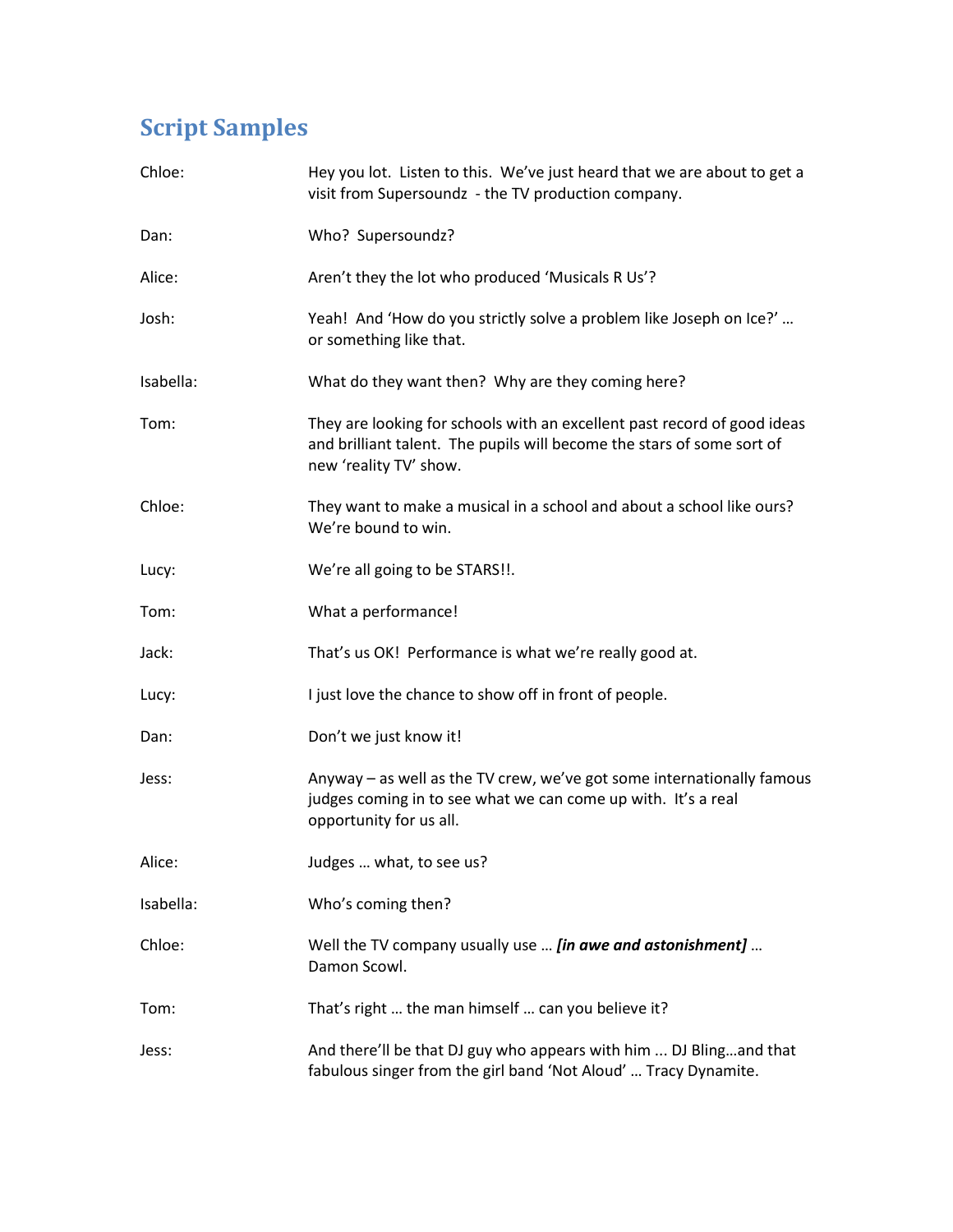| Lucy:     | But what are we going to do?                                                                                                                                                                        |
|-----------|-----------------------------------------------------------------------------------------------------------------------------------------------------------------------------------------------------|
| Alice:    | Well I want to be really rich and famous  like a rock star.                                                                                                                                         |
| Dan:      | Yeah, well you would.                                                                                                                                                                               |
| Chloe:    | I can see you as a star.                                                                                                                                                                            |
| Isabella: | And I want to be like a rock star too!                                                                                                                                                              |
| Lucy:     | I don't want to be 'like a rock star'  I want to BE a rock star with a<br>million pound recording contract and a luxury apartment and                                                               |
| Alice:    | No chance. I'm going to win. I just love being noticed  in the front of<br>things  after all, with my talents, I deserve it.                                                                        |
| Isabella: | Ha! It just doesn't matter what we actually do, it's what we look like<br>and I look just fantastic. But so I should 'coz I really work at it  the<br>clothes and the makeup and the whole package. |
| Lucy:     | I'm just out-and-out <i>gorgeous  and</i> I can sing and I can act. They're<br>bound to choose me whatever happens. And if they don't, then they'll<br>be sorry.                                    |

#### *SONG – REALITY TV*

## **[ Big 'Bollywood' dance number for the whole cast. Boys could be given broom handles for rhythmic punctuation of the drumming. Eastern style dancing]**

| Alice           | Reality TV all about me                                 |
|-----------------|---------------------------------------------------------|
|                 | Everyone is gonna know my name                          |
| Isabella & Lucy | Reality TV all about you?                               |
|                 | First you gotta play to win the game                    |
| Everyone        | Reality TV big celebrity opportunity knocks for you     |
|                 | Reality TV it's your destiny                            |
|                 | All you wanna be ever dreamed or hoped to be            |
|                 | Making all those dreams come true                       |
|                 | All the things you wanna be ever dreamed or hoped to be |
|                 | We can make your dreams come true                       |
|                 | Take the opportunity go and meet your destiny           |
|                 | Find the star that's inside you                         |
|                 | If you're good go to Hollywood                          |
|                 | If you can dance here's your chance to shine            |
|                 | If you're good it's Bollywood                           |
|                 | That's your destiny                                     |
|                 | All you want to be ever dreamed or hoped to be          |
|                 |                                                         |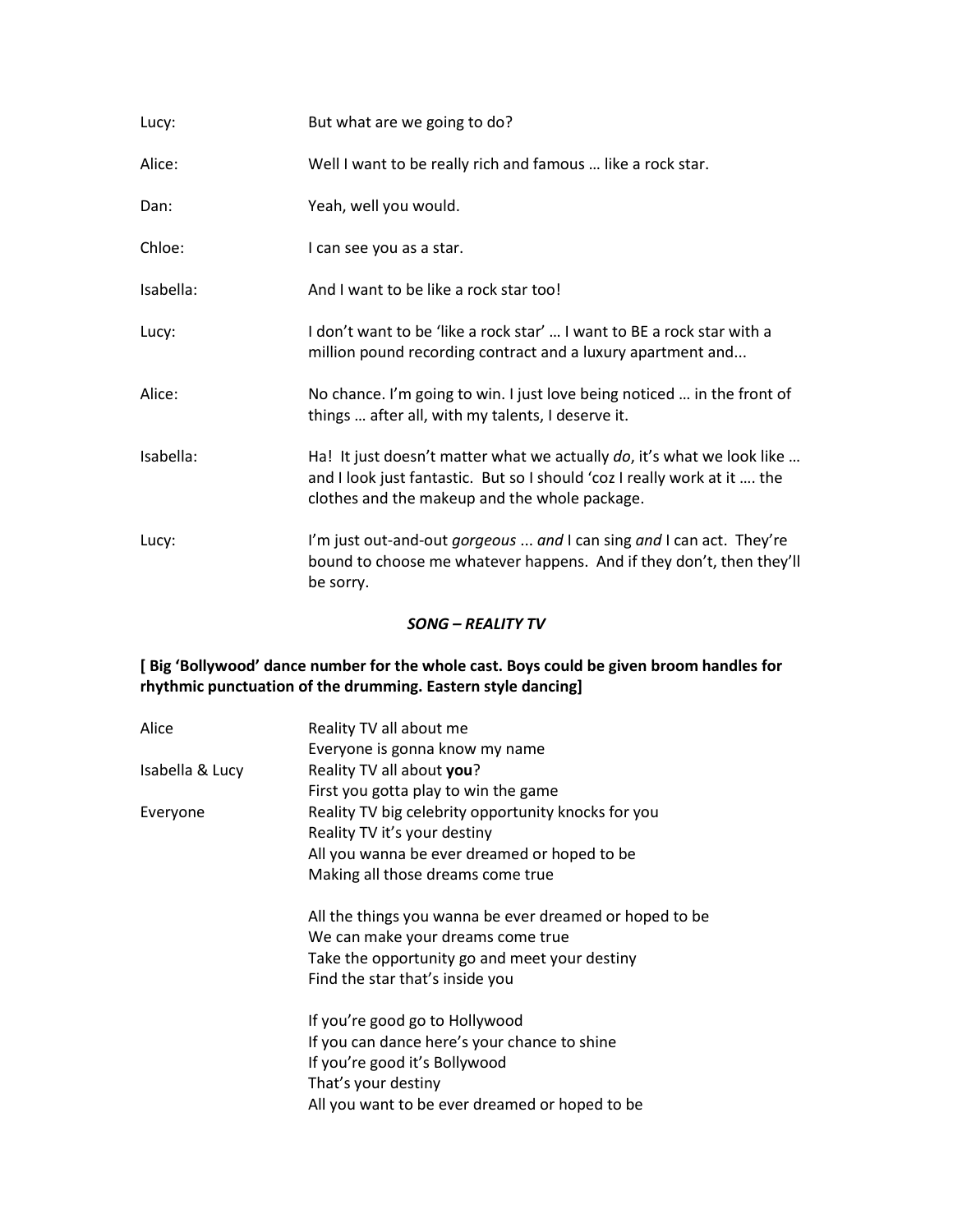Offered on a plate don't hesitate Go and meet your fate

**[Alice, Lucy and Isabella get themselves together excitedly, collecting costume accessories. They are supported by a background crowd of groupies, very excited. The three Judges enter and move to centre stage accompanied by film and sound crew.]**

| Tom:            | Welcome guys  I mean  really  welcome, welcome, welcome!                                                                                                                                                                                                                                                                                                                                                                                                                                                                                                                                                                            |
|-----------------|-------------------------------------------------------------------------------------------------------------------------------------------------------------------------------------------------------------------------------------------------------------------------------------------------------------------------------------------------------------------------------------------------------------------------------------------------------------------------------------------------------------------------------------------------------------------------------------------------------------------------------------|
| Damon Scowl:    | [Wearing white T-shirt tucked into belted jeans/trousers that are<br>pulled up too high. Very white teeth etc.]<br>Thank you for allowing us to visit you! We've heard a lot about you and<br>we're looking forward to seeing your ideas for a top level<br>entertainment. But before you begin, let me introduce my fellow<br>judges. We have, on my right, DJ Bling, hot from his success in the clubs<br>of the Mediterranean islands [Loud cheers] and on my left, the one, the<br>only, Tracy Dynamite. [Screams and excess excitement]. As for me, I'm<br>so-o-o-o famous that if you don't know me then you'd better go now! |
| DJ Bling:       | Hey, Master of Cool. It's good to be with you man. Ibiza's a pretty<br>happening place but for a real vibe you need to be in <i>{your town}</i> .                                                                                                                                                                                                                                                                                                                                                                                                                                                                                   |
| Tracy Dynamite: | [Possibly with Newcastle accent]. That goes for me too! {your town}<br>has got to have the coolest kids around!                                                                                                                                                                                                                                                                                                                                                                                                                                                                                                                     |
| Damon Scowl:    | You two may be getting a bit carried away with yourselves  but who<br>knows? I have found real jewels of talent in the most unlikely places.                                                                                                                                                                                                                                                                                                                                                                                                                                                                                        |
| Tracy Dynamite: | I just know we're going to find somethin' special here!                                                                                                                                                                                                                                                                                                                                                                                                                                                                                                                                                                             |
| Damon Scowl:    | And if this goes really well  who knows what's possible? Who wants a<br>luxury flat for a year? [Screams]  a recording contract? [Screams]<br>and me to guide them through the business? [Screams]                                                                                                                                                                                                                                                                                                                                                                                                                                  |
| DJ Bling:       | Cool!                                                                                                                                                                                                                                                                                                                                                                                                                                                                                                                                                                                                                               |
| Tracy Dynamite: | That goes for me too!                                                                                                                                                                                                                                                                                                                                                                                                                                                                                                                                                                                                               |
| Damon Scowl:    | The best performers that we find will come with us to 'Boot<br>Camp'.                                                                                                                                                                                                                                                                                                                                                                                                                                                                                                                                                               |
| DJ Bling:       | You'll work with us  we'll be your mentors.                                                                                                                                                                                                                                                                                                                                                                                                                                                                                                                                                                                         |
| Tracy Dynamite: | I'm just so excited. You all look just wonderful.                                                                                                                                                                                                                                                                                                                                                                                                                                                                                                                                                                                   |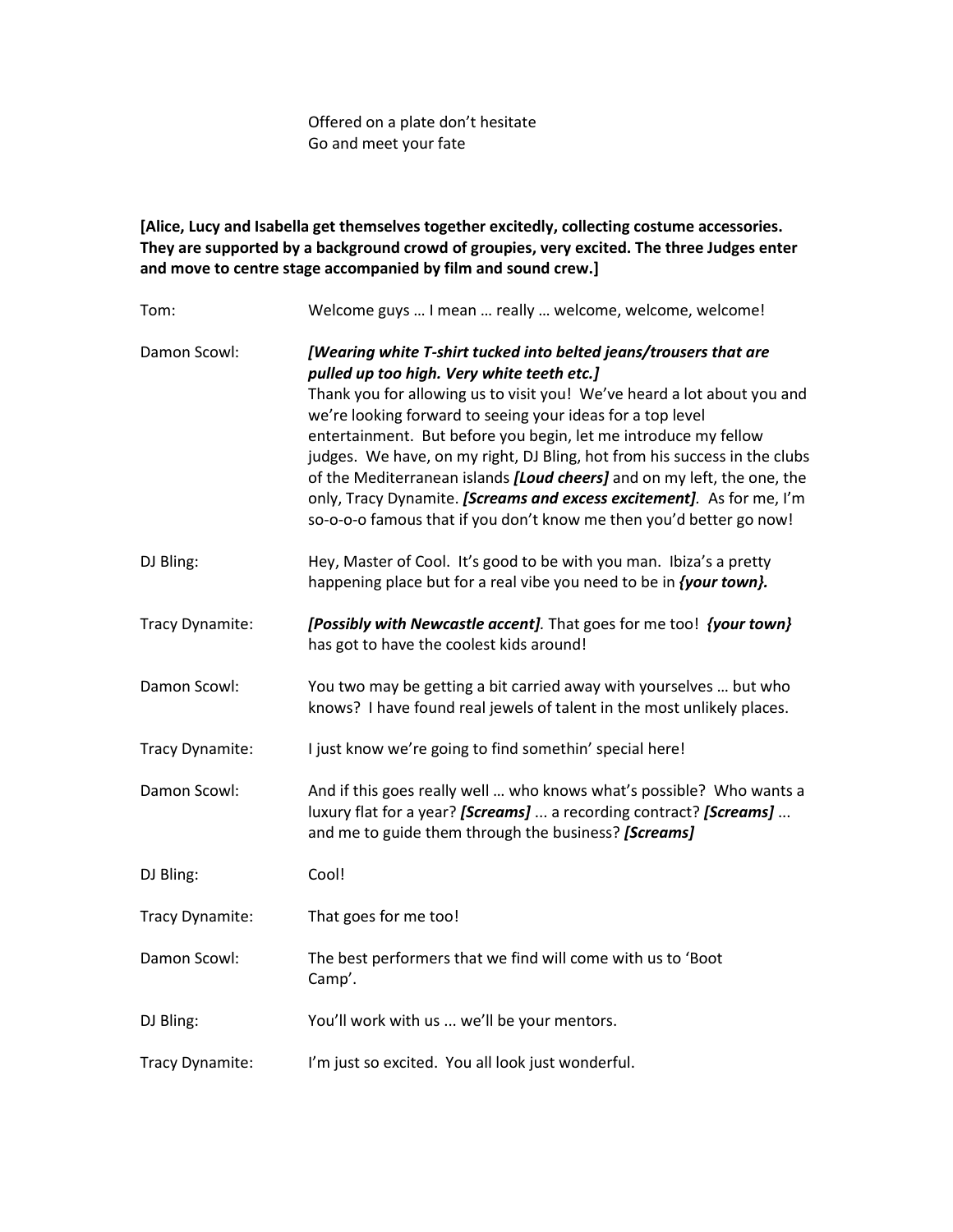## *[Judges move to table … Alice, Isabella and Lucy move out of the group. All are dressed extravagantly in 'stage costume']*

| Alice:       | Oh this is so my sort of thing. They won't be able to resist me. Once<br>they see me they won't have eyes for anyone else.                                                                                            |
|--------------|-----------------------------------------------------------------------------------------------------------------------------------------------------------------------------------------------------------------------|
| Isabella:    | Whattya mean? Can you see yourself? You can't think you'll get a look<br>in with me in the frame. I'm gorgeous, just gorgeous and the sooner<br>you realise that then the sooner you'll get over your disappointment. |
| Lucy:        | Just who do these two think they are? I'm much better then either of<br>them and if those judges can't get that, then I'll just have to make them.                                                                    |
| Damon Scowl: | Well, let's get started then. Who's going to be the first to wow us.                                                                                                                                                  |
| Alice:       | [Moves to the front.]<br>Me first! Me first! Oh! Damon, Damon, look at me! Are you sure you're<br>ready for the performance of a lifetime?                                                                            |
| Isabella:    | [Moves in front of her.]<br>I'm just so beautiful you just have to be impressed. I was born to do<br>this.                                                                                                            |
| Jess:        | Listen to them. They think they've got this whole thing sewn up.                                                                                                                                                      |
| Damon Scowl: | Right then ladies. When you're ready                                                                                                                                                                                  |
| DJ Bling:    | Make it good girls. I've come a long way to hear you.                                                                                                                                                                 |

Tracy Dynamite: I'm just so proud of you all. You look fabulous. [She becomes somewhat overcome with emotion as the song progresses.]

### *SONG – VIVA LA DIVA*

| Damon Scowl:    | Oh!!! Well!!! Where do I start??? This just doesn't cut it for me.                                                                                                     |
|-----------------|------------------------------------------------------------------------------------------------------------------------------------------------------------------------|
| DJ Bling:       | Man. What makes them think they're cool? I'd rather suck an ice cube.                                                                                                  |
| Tracy Dynamite: | [Sobbing] That was just beautiful.                                                                                                                                     |
| Damon Scowl:    | <b>[Ignoring her]</b> I mean  girls  for goodness sake  you can't just get<br>up in front of us and tell us you're wonderful. You've got to have  how<br>can I put it? |
| DJ Bling:       | Presence. Charisma. That 'certain something'.                                                                                                                          |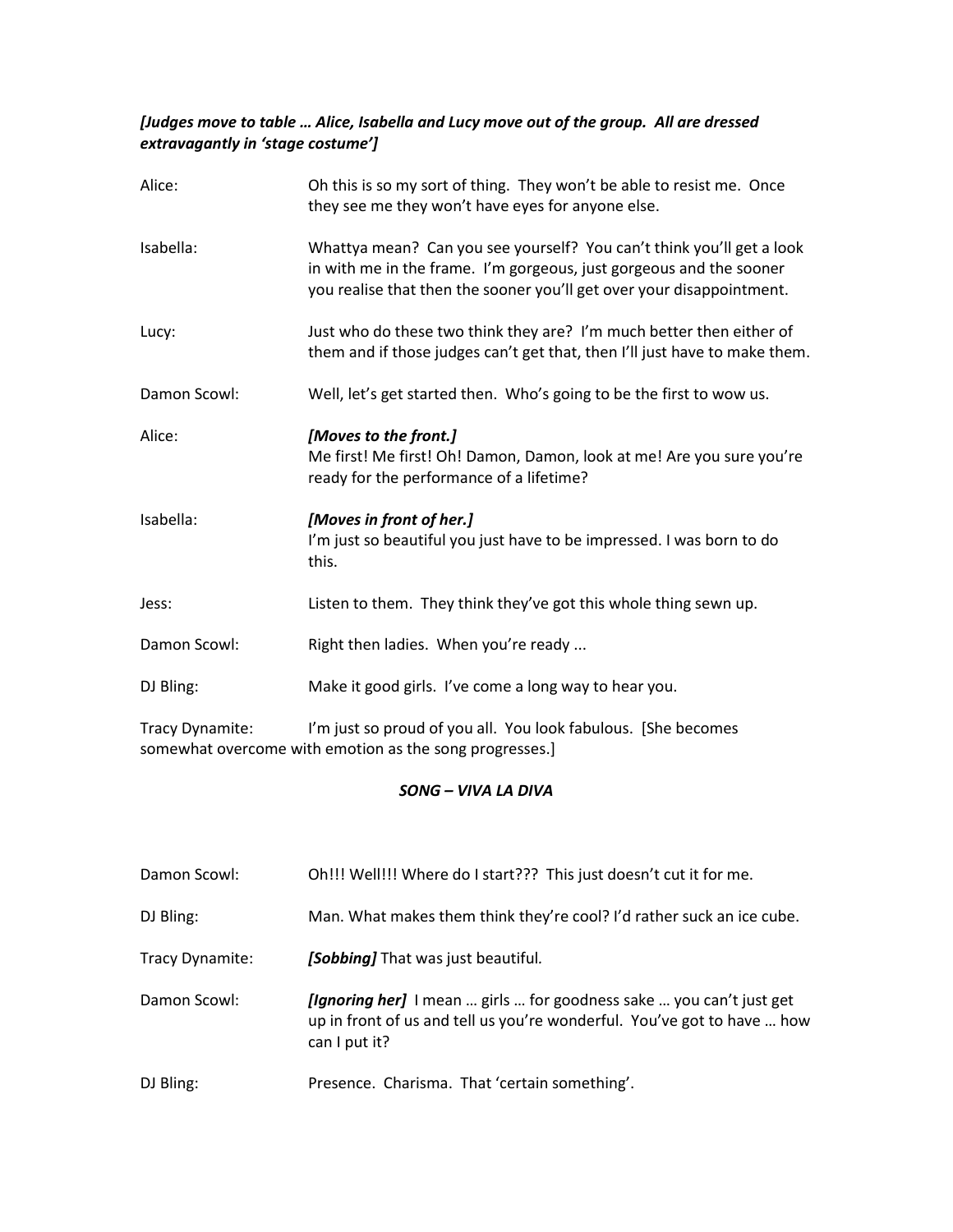| Damon Scowl:    | It's talent for sure  that goes without saying. But to become a real<br>star                                                                                                                                                                                                                                             |
|-----------------|--------------------------------------------------------------------------------------------------------------------------------------------------------------------------------------------------------------------------------------------------------------------------------------------------------------------------|
| Tracy Dynamite: | It reminds me of when I first started out.                                                                                                                                                                                                                                                                               |
| DJ Bling:       | <i>[Ignoring her]</i> Yeah man. These babes are just obsessed with<br>themselves. They don't see nothin' but themselves.                                                                                                                                                                                                 |
| Tracy Dynamite: | They couldn't see what I had to offer either but I'm  just so proud!                                                                                                                                                                                                                                                     |
| Damon Scowl:    | Calm down Dear!                                                                                                                                                                                                                                                                                                          |
| DJ Bling:       | See what I mean. We don't need any more of the same.                                                                                                                                                                                                                                                                     |
| Damon Scowl:    | Well I think that's the end for you girls. [To other judges]<br>Come on guys  to the Green Room. I'm in need of major refreshment.<br>Leave these three to themselves. And the rest of you  come on now.<br><i>Personality</i> yes  of course  but <i>unique</i> is what we want the 'X'<br>Factor', ever heard of that? |

*[Damon Scowl, DJ Bling and Tracy Dynamite exit, with Tracy Dynamite embracing Alice, Isabella and Lucy as she passes. Film crew collapse in a corner]*

## **Second script sample**

*[Dan, Josh and Jack move to the centre of the stage. As this scene progresses their ideas get wilder and more excessive, with the interjections being totally ignored.]*

| Dan:   | That was just so lame  I mean  prancing around like a group of                    |
|--------|-----------------------------------------------------------------------------------|
| Chloe: | Yes. Yes. OK. I can see that dancing might not appeal to all of you.              |
| Josh:  | We need to have something that's a bit more exciting than that<br>something scary |
| Jack:  | Like Dr Who  Daleks aliens                                                        |
| Dan:   | monsters                                                                          |
| Josh:  | Dinosaurs  Tyrannosaurus Rex  Diplodocus                                          |
| Jack:  | ghosts                                                                            |
| Dan:   | We could dress up as ghosts and things, and go down and scare the<br>audience.    |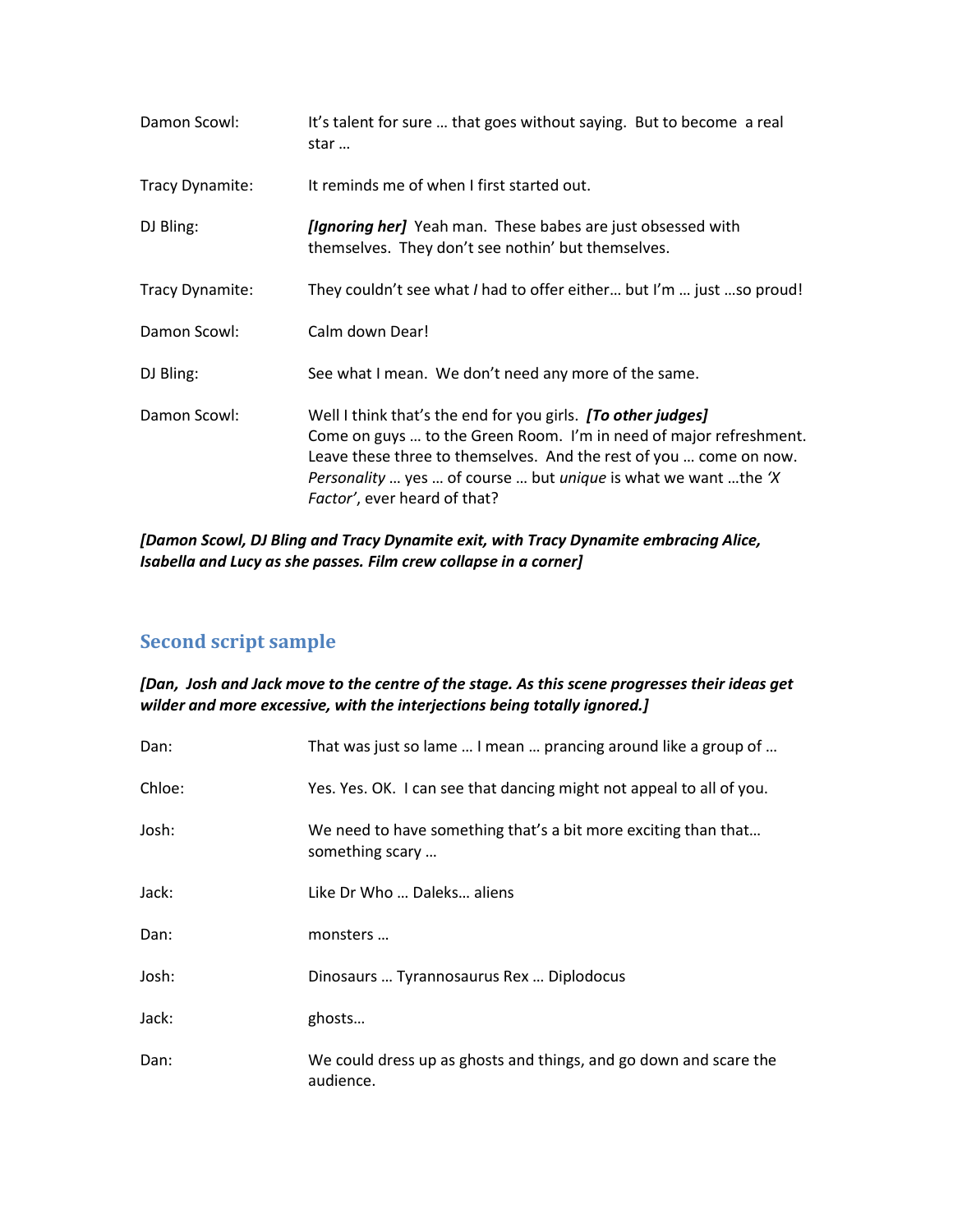| Tom:         | We could help you to paint a really good background.                                                                       |
|--------------|----------------------------------------------------------------------------------------------------------------------------|
| Josh:        | I've got my 'Scream' mask and my luminous skeleton suit. I look really<br>good in it.                                      |
| Jack:        | Yeah! Terrifying  not!                                                                                                     |
| Dan:         | And I've still got my Frankenstein stuff  the face and the bolt through<br>your neck and all                               |
| Josh:        | I could nick one of Mum's sheets and cut holes for eyes.                                                                   |
| Jack:        | She'll never notice.                                                                                                       |
| Dan:         | Yeah! How about 'Trick or Treat'. We could go down in the audience<br>and chuck flour at them if they don't give us money. |
| Jess:        | I don't think that                                                                                                         |
| Josh:        | [Ignoring the interjection] Or we could spray them with water  I've<br>got my 'Super Soaker' backpack!                     |
| Jack:        | We could turn all the lights out and make really scary noises and make<br>the little kids wet themselves                   |
| Chloe:       | We couldn't have anything like                                                                                             |
| Dan:         | We could let off stink bombs and scatter itching powder like you get up<br>the shop.                                       |
| Josh:        | We could let off a few fireworks  not rockets I suppose, just bangers.                                                     |
| Jack:        | We could have some of the girls dressed up as witches, swinging from<br>the ceiling, screaming.                            |
| Dan:         | Yeah! They'd scream alright.                                                                                               |
| Damon Scowl: | This sounds to me like an excuse for a riot!                                                                               |
| Josh:        | No. Look. I've got a really good idea. We could put together, like, a<br>special edition of one of those ghost programmes. |
| Jack:        | My mum's addicted to those  she never misses.                                                                              |
| Dan:         | Dad says it's a load of superstitious rubbish.                                                                             |
| Josh:        | He may be right  but it's really good fun.                                                                                 |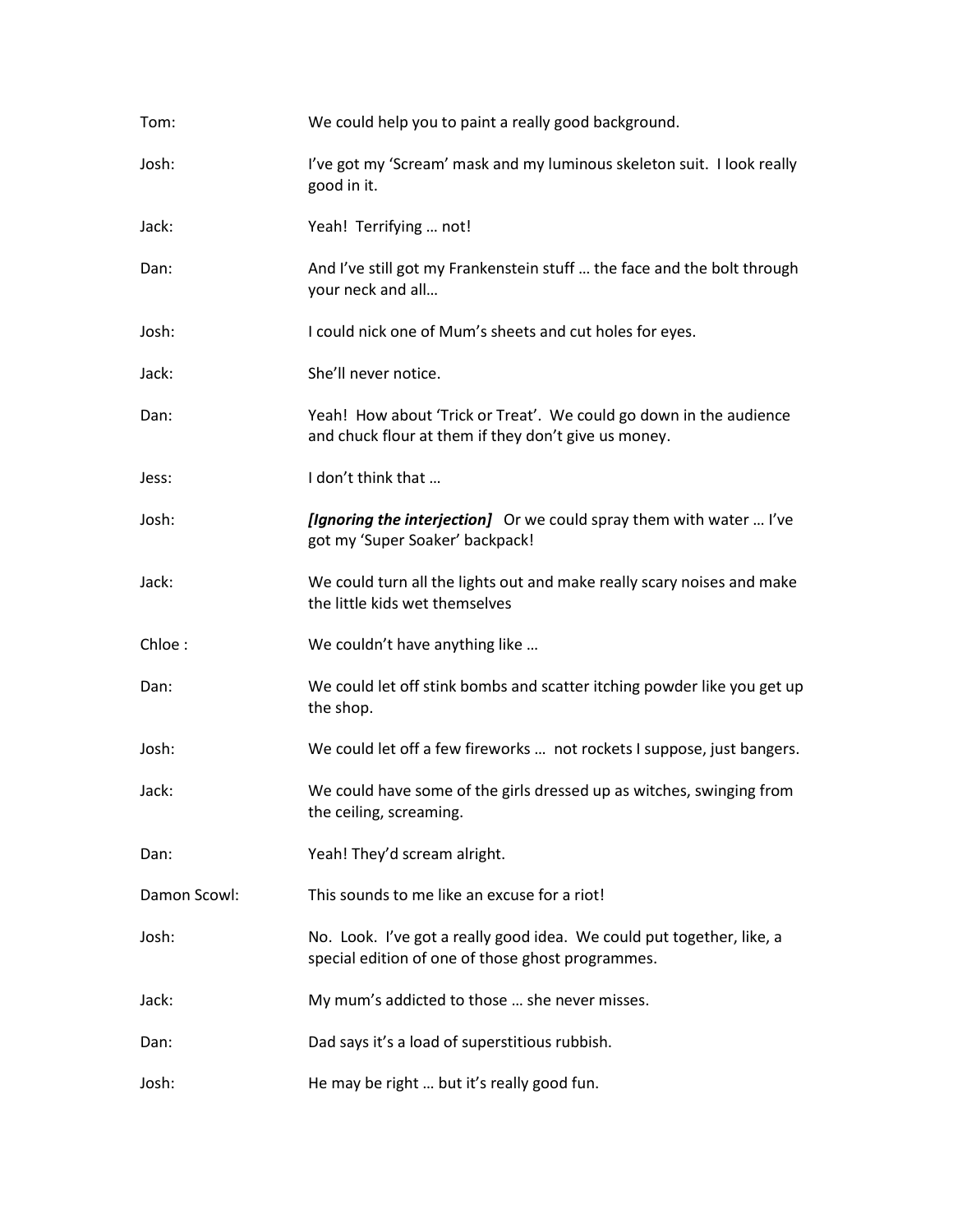| Jack:  | And it beats dancing.                                                                |
|--------|--------------------------------------------------------------------------------------|
| Dan:   | We could use our costumes and things.                                                |
| Josh:  | And we have got a film crew on hand                                                  |
| Jack:  | Jess could act as the presenter of the show  she's good at bossing<br>people around! |
| Tom:   | You know  I kinda like this idea. Let's give it a try.                               |
| Chloe: | Go on Jess  this is just your sort of thing.                                         |
| Jess:  | Oh OK then.                                                                          |

*[Alice, Isabella and Jess return to the stage and watch from the side. The members of the Dance Troupe also return to the stage. This section is led by Jess acting as the TV Presenter who addresses the action to both the Judges and the audience. The Film Crew become part of the action, filming the 'play within a play'.]*

| Jess as Presenter: | Good evening ladies and gentlemen – and Judges and welcome to<br>tonight's edition of 'Ghostwatch Live'. Our location this evening is a<br>rather unusual one  the hall of <i>{your}</i> school. |
|--------------------|--------------------------------------------------------------------------------------------------------------------------------------------------------------------------------------------------|
| Damon Scowl:       | Well this sounds a bit different.                                                                                                                                                                |
| Chloe:             | <b>[Nervously]</b> Our school hall isn't really haunted is it?                                                                                                                                   |
| DJ Bling:          | Hey man  a bit of imagination goin' on here!                                                                                                                                                     |
| Tracy Dynamite:    | I get a bit nervous when it's anything "supernatural".<br>[Makes ostentatious 'quotation marks' in the air]                                                                                      |
| Jess as Presenter: | Our research reveals at least one frequently seen apparition                                                                                                                                     |

*[Jess relates a description that should be specific to your school and immediately identifiable to the audience; e.g. "A large bearded man with glasses has been seen wandering around muttering strange words that people have described as sounding like 'Ofsted' and 'SATs' and 'Literacy'" ].*

*[Lights change to lurid green and Dan enters in the disguise described.]*

Jess as Presenter: Quick. Have you noticed a chill in the air? There is something moving ... just about. Turn the camera on it.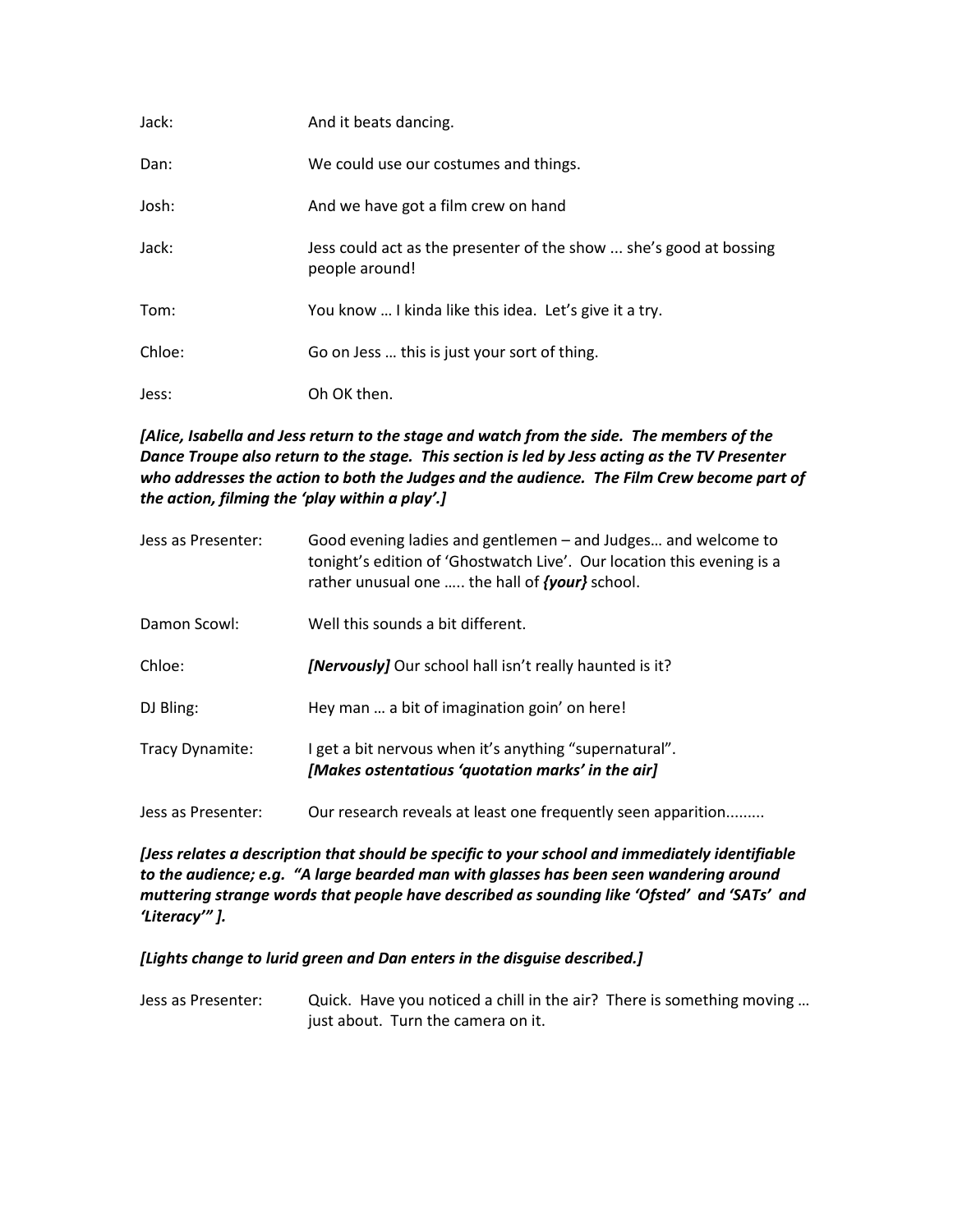## **Third Script Sample**

*[This is another opportunity to showcase the particular talents of your own pupils if there are no gymnasts in your group: i.e. sporting achievements, a puppet show, a junk percussion band or individual musical talent]* 

| Gymnast 1: | What about some gymnastics  we've got really good at that |
|------------|-----------------------------------------------------------|
| Chloe:     | That's a great idea                                       |
| Gymnast 2: | There's our handstands and cartwheels                     |
| Gymnast 3: | And balances. We could do a real routine.                 |

*[The group pulls out a couple of gym mats and start performing their moves with lots of encouragement from the rest of the children. They start off making mistakes but get better and better as the routine progresses and climax with their best and most dramatic tableau]*

| Tom:         | You've got so good over the years. Do you remember when you<br>couldn't balance on anything  or stretch  or jump? |
|--------------|-------------------------------------------------------------------------------------------------------------------|
| Jess:        | You used to think that you couldn't do anything.                                                                  |
| Damon Scowl: | Well we're certainly getting a bit of variety.                                                                    |
| Chloe:       | You used to say 'No' and 'Can't' and 'Don't want to' all the<br>time.                                             |
| Tom:         | But then you got a bit braver  and tried.                                                                         |
| DJ Bling:    | I'm seein' moves from these kids that I usually only see in the foam<br>parties at Manumission on Ibiza.          |
| Jess:        | And you found that you could manage it after all.                                                                 |

### **SONG – WE KNEW THAT YOU WOULD DO IT**

| Chloe: | Hey guys, that was really good. I'm sure everyone will enjoy that<br>display |
|--------|------------------------------------------------------------------------------|
| Alice: | I didn't know they were as good as that.                                     |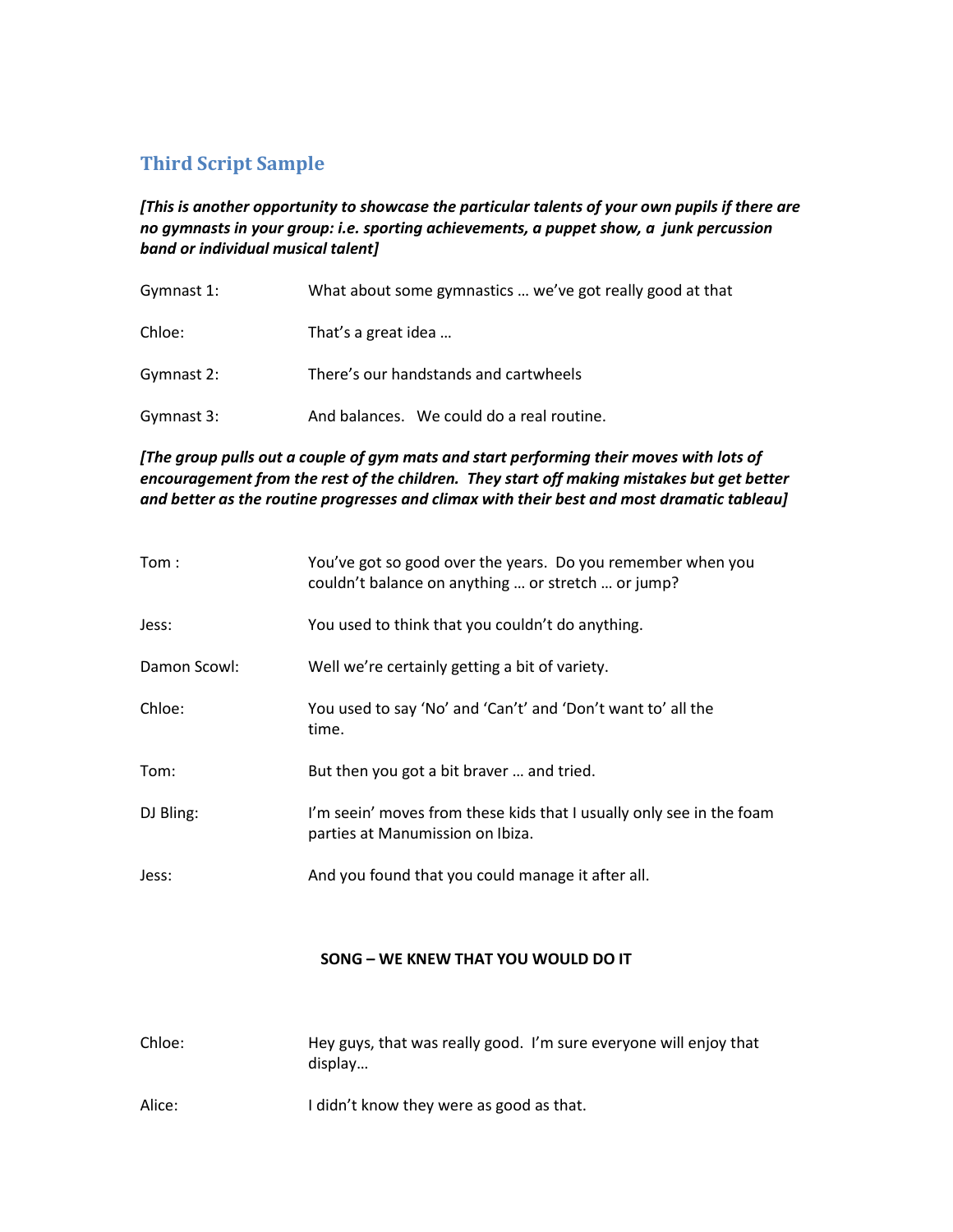| Tom:               | Neat work.                                                                                                                                                                      |
|--------------------|---------------------------------------------------------------------------------------------------------------------------------------------------------------------------------|
| Isabella:          | And I had no idea anyone could look so good in games kit.                                                                                                                       |
| Jess :             | You were really in it for each other.                                                                                                                                           |
| Lucy:              | [To the other two 'divas'] Y'know I've got a horrible feeling that we<br>might have been missing something  something important.                                                |
| Damon Scowl:       | I think that showed real promise. Some specialist coaching  loads of<br>practice  real dedication                                                                               |
| DJ Bling:          | I wish I could move like that, man.                                                                                                                                             |
|                    | **************************************                                                                                                                                          |
| Chloe:             |                                                                                                                                                                                 |
|                    | But the rest of us are good too. We've all got something!                                                                                                                       |
| Alice:             | [Apologetically] Sorry. We know that really. And we do get on with<br>each other deep down.                                                                                     |
| Isabella:<br>Lucy: | I suppose we do really. And I don't like thinking that the rest of you<br>don't like us. But I guess we can be a bit hard to be with.<br>I'd hate it if you two weren't around. |
|                    |                                                                                                                                                                                 |
| Tom:               | Well some of us won't be together next year.                                                                                                                                    |
| Alice:             | We're not all going to the same schools.                                                                                                                                        |
| Isabella:          | And even those of us who are going to the same place won't necessarily<br>be with each other during the day.                                                                    |
| Lucy:              | But we'll see each other in breaks and in the evenings and at weekends.                                                                                                         |
| Jess:              | It's going to affect us all one way or another.                                                                                                                                 |
| Alice:             | I don't think I'd really admitted to myself what I seem like to other<br>people.                                                                                                |
| Isabella:          | After all, we've been together for a long time and haven't had to cope<br>with anything new and strange.                                                                        |
| Lucy:              | I guess that really I'm more than just a bit frightened.                                                                                                                        |
| Dan:               | But excited at the same time.                                                                                                                                                   |